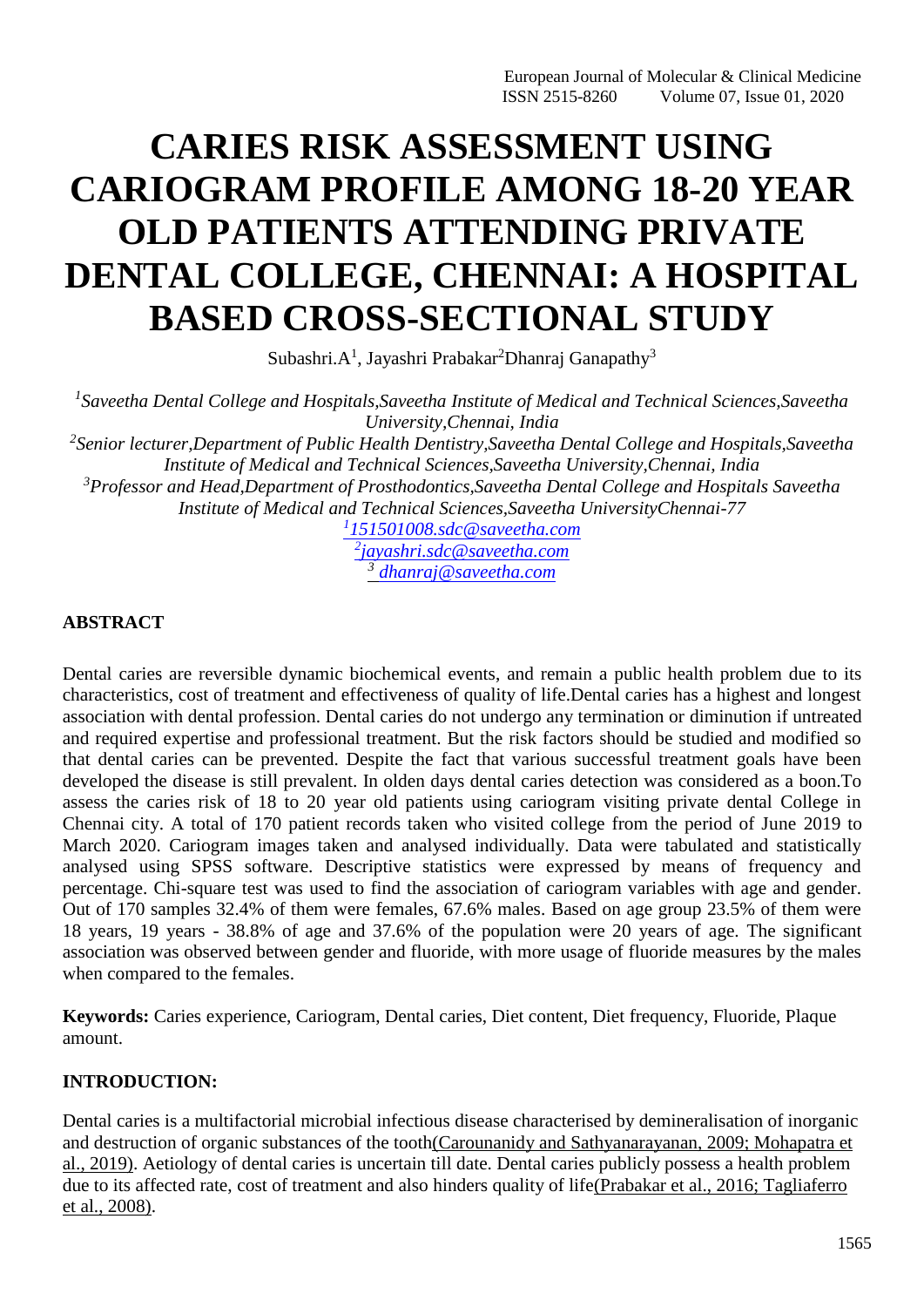Dental caries require expertise demands and is a time consuming treatmen[t\(Bagramian et al., 2009\).](https://paperpile.com/c/GASxxt/0DET) Although there has been a change in the prevalence of dental caries still there are nearly 70% of the population affected by dental caries throughout the worl[d\(Mitha et al., 2016\).](https://paperpile.com/c/GASxxt/424G) The pattern of caries distribution has been changed throughout the years among the people representing high-risk with the people belonging to lower ris[k\(Gauba et al., 2016\).](https://paperpile.com/c/GASxxt/2rWD) Therefore it is difficult to maintain proper oral hygiene of high-risk people when compared to their lower counterpart[s\(Lagerweij and van Loveren, 2015\).](https://paperpile.com/c/GASxxt/R7T2) Risk factor assessment plays an important role in inhibition of these factors. Caries risk assessmen[t\(Prabakar,](https://paperpile.com/c/GASxxt/z3B3) [John, I Arumugham, Kumar and Srisakthi, 2018\)](https://paperpile.com/c/GASxxt/z3B3) refers to the determination of the possibility of disease incidence developing in a given period of time. One among the high-risk regions for caries development given by WHO is India especially in South and South East regions when compared to other regions of the world. It becomes a difficult task to give individualised care due to a massive proportion of the disease. Recent studies have observed factors such as culture, environmental disturbance[s\(Pavithra et al., 2019\)](https://paperpile.com/c/GASxxt/TSdx) and behavioural differences are associated with oral diseases among Indian populatio[n\(Jain et al., 2015;](https://paperpile.com/c/GASxxt/KcFo%2BERrI) Mathur et [al., 2014\).](https://paperpile.com/c/GASxxt/KcFo%2BERrI) These factors play a critical role in differentiating the risk among Indian population from the rest of the world.

Various literatures have reported cross-sectional and longitudinal studies regarding the caries risk assessmen[t\(Azrak et al., 2008; Hebbal et al., 2012\).](https://paperpile.com/c/GASxxt/iL8d%2BVw7B) These tests have evaluated the accuracy of many different caries activity test[s\(Zhang et al., 2007\).](https://paperpile.com/c/GASxxt/MK3u) But not one single variable proven is predicting caries developmen[t\(Wigen and Wang, 2010\).](https://paperpile.com/c/GASxxt/tqOs) Multifactorial caries aetiolog[y\(Neralla et al., 2019\)](https://paperpile.com/c/GASxxt/Q93y) requires development of new caries risk assessment models which must include different or various other parameters. In an attempt, two models were described as the risk model and the prediction mode[l\(Beck,](https://paperpile.com/c/GASxxt/fnYe) [1998\).](https://paperpile.com/c/GASxxt/fnYe)

Essential component in decision making for prevention and management of dental caries is the risk assessmen[t\(Prabakar, John, IM Arumugham, et al., 2018\).](https://paperpile.com/c/GASxxt/UwzY) Multiple factors and indicators have been proposed past decline of dental caries incidence past 30 years as target[s\(Hugoson et al., 2007\).](https://paperpile.com/c/GASxxt/loqF)

For practical application of caries risk assessment, a computer based model, Cariogram was developed and predictive ability was somewhat acceptabl[e\(Petersson et al., 2002\).](https://paperpile.com/c/GASxxt/UdPJ) Two of the studies with school children and elderly has been proved with increased significanc[e\(Hänsel Petersson et al., 2003; Twetman](https://paperpile.com/c/GASxxt/JEim%2BCnHT) [et al., 1994\).](https://paperpile.com/c/GASxxt/JEim%2BCnHT) Cariogram demonstrates multifactorial background of dental caries by illustrating the interaction of nine factors, which are diet, plaque, caries experience, fluorid[e\(Prabakar, John, I](https://paperpile.com/c/GASxxt/Ajrs) [Arumugham, Kumar and Sakthi, 2018\), s](https://paperpile.com/c/GASxxt/Ajrs)aliva secretion, buffer capacity, clinical judgment projected using pie-chart. Therefore the aim of this study is to assess the caries risk assessment of patients attending private dental college using cariogram.

# **MATERIALS AND METHODS:**

This present study is a descriptive, record based study conducted in a university setting at Saveetha dental college, Chennai . The Case sheets of all the patients in OP Department of Saveetha dental college and the final sample size of 170 was obtained from the data of 86,000 patients visited Saveetha dental college during the time period of June 2019 to March 2020.

The approval was obtained from the Institutional ethics committee, Saveetha University with the ethical approval number SDC/SIHEC/2020/DIASDATA/0619-0320. Type III examination procedures were included and 170 case sheets were reviewed. Cross verification of data for error identification was done. Simple random technique followed to minimise sampling bias.

Data entered in Microsoft excel sheet and then transported to SPSS software. Variable definition process was done using table and graphical illustration.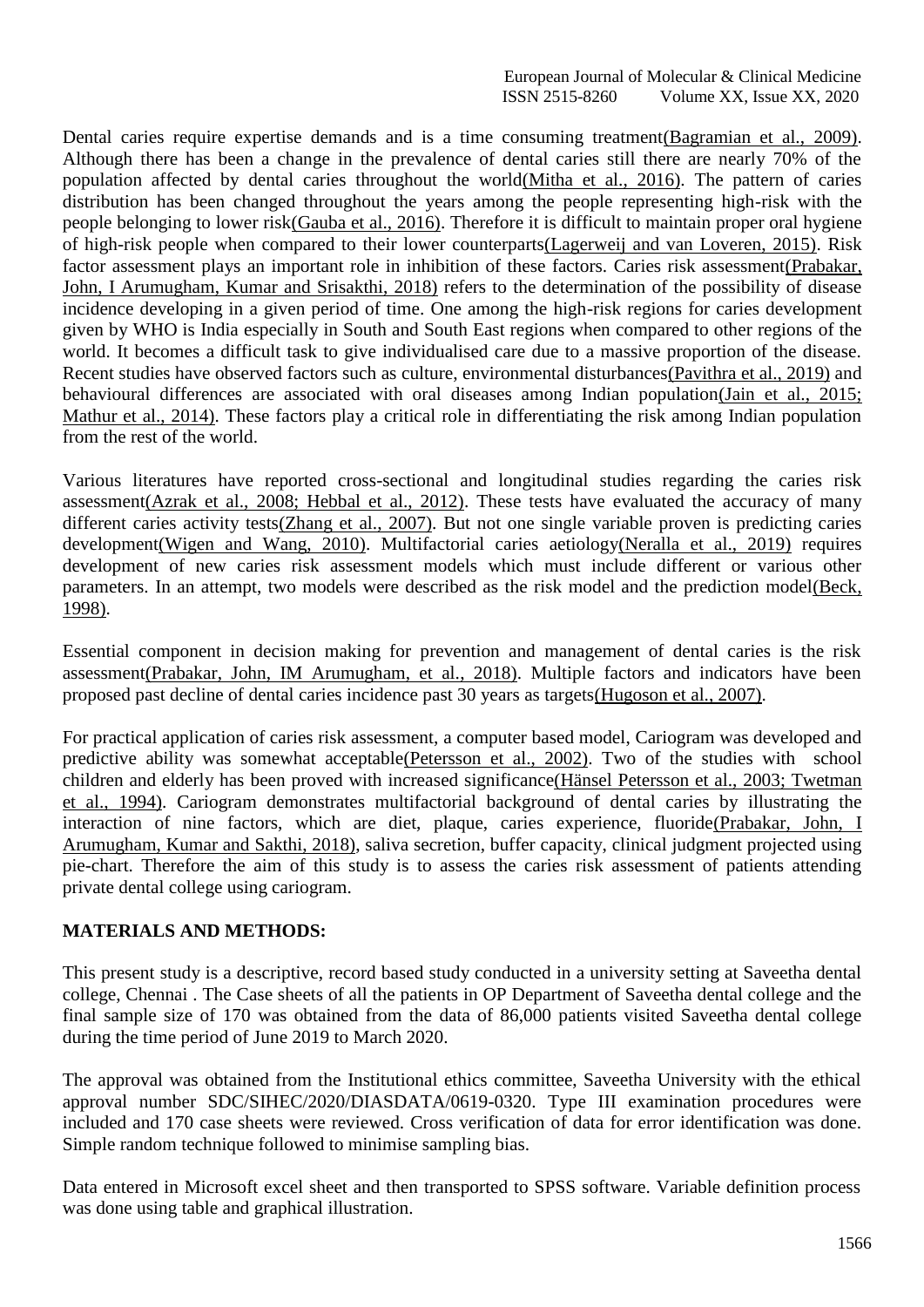# **Inclusion criteria**

- Age group- 18-20 years
- Multiple caries
- Complete patient records

# **Exclusion criteria**

- Systemic illness
- Immunocompromised individuals
- No active caries present

Cariogram is a software which assesses the caries risk factors of an individual and also provides preventive and therapeutic interventions. The variables assessed in cariogram are the plaque amount, diet content, diet frequency, related diseases, caries experience, fluoride, buffer capacity, streptococcus mutans, clinical judgment.

# **Statistical analysis**

Descriptive statistics test and inferential tests where used.IBM SPSS software version 20.0 statistical software was used. Age and gender taken as independent variables, cariogram was dependent variable. Percentage ,mean, standard deviation and chi-square tests done. The data is then transferred to a host computer and processed through software.

# **RESULTS AND DISCUSSION:**

Out of 170 sample cases viewed, 32.4% were females and 67.6% of them were males (figure 1). Distribution of subjects based on age – 18 years where 23.5%, 19 years 38.8% and 20 years 37.6% (figure 2). Based on plaque amount, 92 of them had good oral hygiene, 30 had extremely good oral hygiene but 48 less then good oral hygiene (figure 3). 68 of them had better status of caries experience, 24 were caries free, 64 normal and 14 worst status of caries experience (figure 4). Depending on diet frequency, 99 of them take 4 to 5 meals per day, 39 more than six meals, 31 only take maximum three meals per day. Only one person has less than two meals per day (figure 5).

Based on fluoride, 39 of them take fluoride paste and also adequate measures, 97 fluoride paste plus inadequate measures, 27 only fluoride-based and 7 not using fluoride paste at all (figure 6). According to figure 7, 23 of them take extremely good diet content, 121 appropriate diet content, 25 high sugar content and one person in appropriate diet content.

Association between the age and cariogram variables was done using chi-square tests. The plaque amount is more commonly (25.8%) observed in 19 years of age, with minimal good oral hygiene (12.5%) experienced in 18 years of age(figure 8). 20 years of age experienced worse status of caries activity(12.5%), while 19 years as caries free (15.5%) most commonly. Better status of caries activity(65%) was seen at 20 years of age(figure 9). Extremely good diet content was followed at 20 years of age(15.6%), high sugar content diet(22.5%) at 18 years and most appropriate diet(75.8%) at 19 years of age(figure 10). Maximum three meals (19.7%) was consumed at 19 years of age, 6-7 meals(28.1%) at the age 20(figure 11). 40% of the population at 18 years use fluoride paste and also required additional measures. 62.5% at 20years use fluoride paste and some inadequate measures. 6.2% of the population at the age of 20 don't use fluoride paste at al(figure 12).

Association between the gender and variables was done using chi-square test. Extremely good oral hygiene(18.3%) is observed among males(figure 13). Worse status of caries activity (10.9%) evident in females, 43.6% better status in females(figure 14). Extremely good diet consumed by males(15.7%), high sugar content diet- males(13.9%) and females 16.4%(figure 15). Maximum three meals taken by 20% of the males, 56.5% of males take 4-5 meals per day, 23.5% take 6-7 meals per day(figure 16). In males, 28.7% of them use fluoride paste along with adequate measures, 50.4% fluoride plus inadequate measures,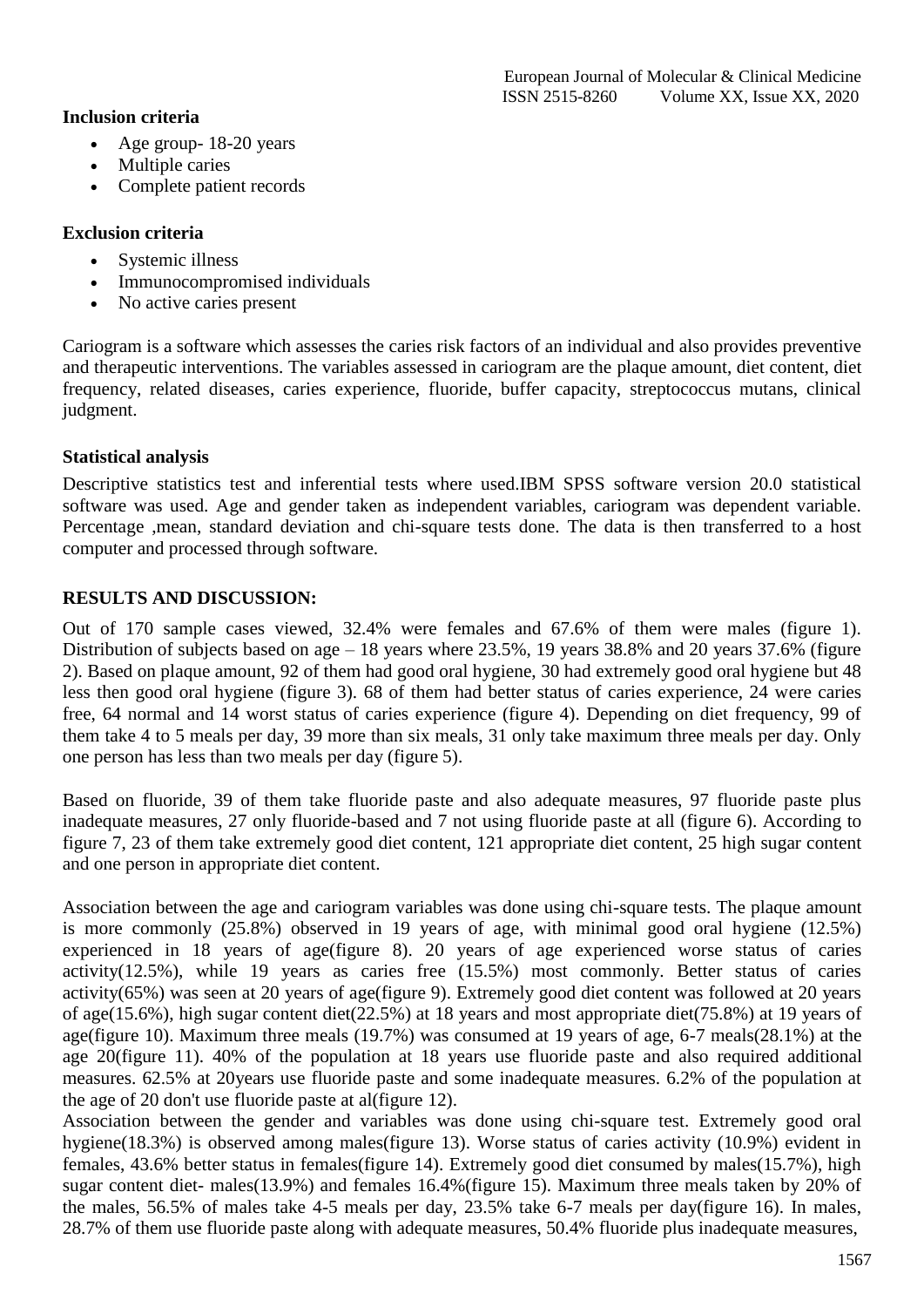European Journal of Molecular & Clinical Medicine

ISSN 2515-8260 Volume XX, Issue XX, 2020 15.7% only fluoride paste and 5.2% not even use fluoride paste. Among females, 70.9% of them use fluoride paste along with inadequate measures, 16.4% of them only fluoride paste, 10.9% fluoride paste along with adequate measures and only 1.8% do not use fluoride paste(figure 17).

Decision-making in order for treatment protocol, recall appointments which are patient centred is the caries risk assessmen[t\(Twetman and Fontana, 2009\).](https://paperpile.com/c/GASxxt/Ql3e) The ideal risk model must be easy to practice in day to day life and must make use of risk factors which are inexpensive and also high accuracy in a reliable way. The process must be fast and easily understood by the dentist and motivate the patient. It must identify the high risk as well as the low risk factors. Cariogram is one such model which satisfies and gives illustration of various factors. Despite so many advantages of giving a cariogram, a study done by Tweetma[n\(Twetman and Fontana, 2009\)](https://paperpile.com/c/GASxxt/Ql3e) has observed cariogram to be a difficult tool for risk assessment. It also stated that it was complex and requires time consuming and costly laboratory procedures. Till date literature shows very conservative evidence on caries risk assessment using the above tools. But none of the studies have shown the usage of caries risk assessment form given by the American dental Association. A review done by Harri[s\(Harris et al., 2004\)](https://paperpile.com/c/GASxxt/8FZy) observed association between food cariogenicity and frequency of consumption of sugar as a significant risk indicator. Other factors determined were low fluoride intake, family constitution and incom[e\(Harini and Leelavathi, 2019\).](https://paperpile.com/c/GASxxt/PC90) Another study also observed dental caries and sugar intake as good predictors of future caries activity among all age groups. Study done by Tagliaferr[o\(Tagliaferro et al., 2008\)](https://paperpile.com/c/GASxxt/HSFm) states that caries experience in primary teeth, sugar consumption, diet habits were important factors for future caries activit[y\(Limeback,](https://paperpile.com/c/GASxxt/DbMT) 2012).

According to cariogram the presence of caries relates directly with the presence of disease which may show an impact in the weakness of the individua[l\(Pratha and Prabakar, 2019\).](https://paperpile.com/c/GASxxt/08QU) But according to the study, the population had no systemic conditions, they were apparently normal. This is in accordance with the study done by Hebba[l\(Hebbal et al., 2012\)](https://paperpile.com/c/GASxxt/iL8d) in Indian city. A study done by Peterso[n\(Petersson et al., 2002\)](https://paperpile.com/c/GASxxt/UdPJ) concluded cariogram as an important tool to avoid caries which is similar in the current study. The factors in this study are expressed in terms of caries risk, which the authors consider as a useful value and more precise tool, there is risk of susceptibility, circumstances, bacteria and diet, greater scope for analysis. Four variables when not used in this study, those are streptococcus mutan[s\(Mathew et al., 2020\),](https://paperpile.com/c/GASxxt/DnSL) saliva secretion, buffer capacity, clinical judgement and related diseases. Usage of these variables would have increased the efficacy of study. Thus cariogram, are useful tools and effective with advantages and recommendations for preventive care procedures and also increases patient motivation. This model has been evaluated both in primary and adult population in a scientific manne[r\(Samuel et al., 2020\).](https://paperpile.com/c/GASxxt/xoz5) It can be used as a tool by the dentist about the caries risk to the patients.

40% of them had better status of caries experience, 14% of them were caries free. Although not statistically significant, these are attributed to the fact that social factors education levels are related to caries experienc[e\(Slade et al., 1996\).](https://paperpile.com/c/GASxxt/kaUR) Economic status impact differs among different countries. Low income person belongs to a high risk group. This depends on oral hygiene measures, diet and fluoride intake factors already included in Cariogra[m\(Ruiz Miravet et al., 2007\). 1](https://paperpile.com/c/GASxxt/iqYd)5% of them consume high intake of sugar in their diet which also increases the susceptibility of caries. Differences are evident when comparing sugar consumption patterns with other studies, which can be attributed to geographica[l\(Kannan](https://paperpile.com/c/GASxxt/6659) [et al., 2017\)](https://paperpile.com/c/GASxxt/6659) and sociocultural factor[s\(Krasse,](https://paperpile.com/c/GASxxt/OU4V) 1988).

Fluoride is one of the important protective factors preventing caries, which is the main cause of considerable fall in caries risk in western countrie[s\(Hebbal et al., 2012\). A](https://paperpile.com/c/GASxxt/iL8d)ssociation of Age and fluoride was observed to be statistically significan[t\(Kumar, Pradeep Kumar and Vijayalakshmi, 2017\).](https://paperpile.com/c/GASxxt/dSZL) This means that the fluoride measures related to age has an impact on the caries risk assessment. Proper fluoride measure[s\(Khatri et al., 2019; Kumar, Pradeep Kumar and Preethi, 2017\)](https://paperpile.com/c/GASxxt/zeFN%2BcRS4) must be taken at certain appropriate groups to prevent the caries risk in accordance with cariogram.

# **AUTHOR CONTRIBUTIONS:**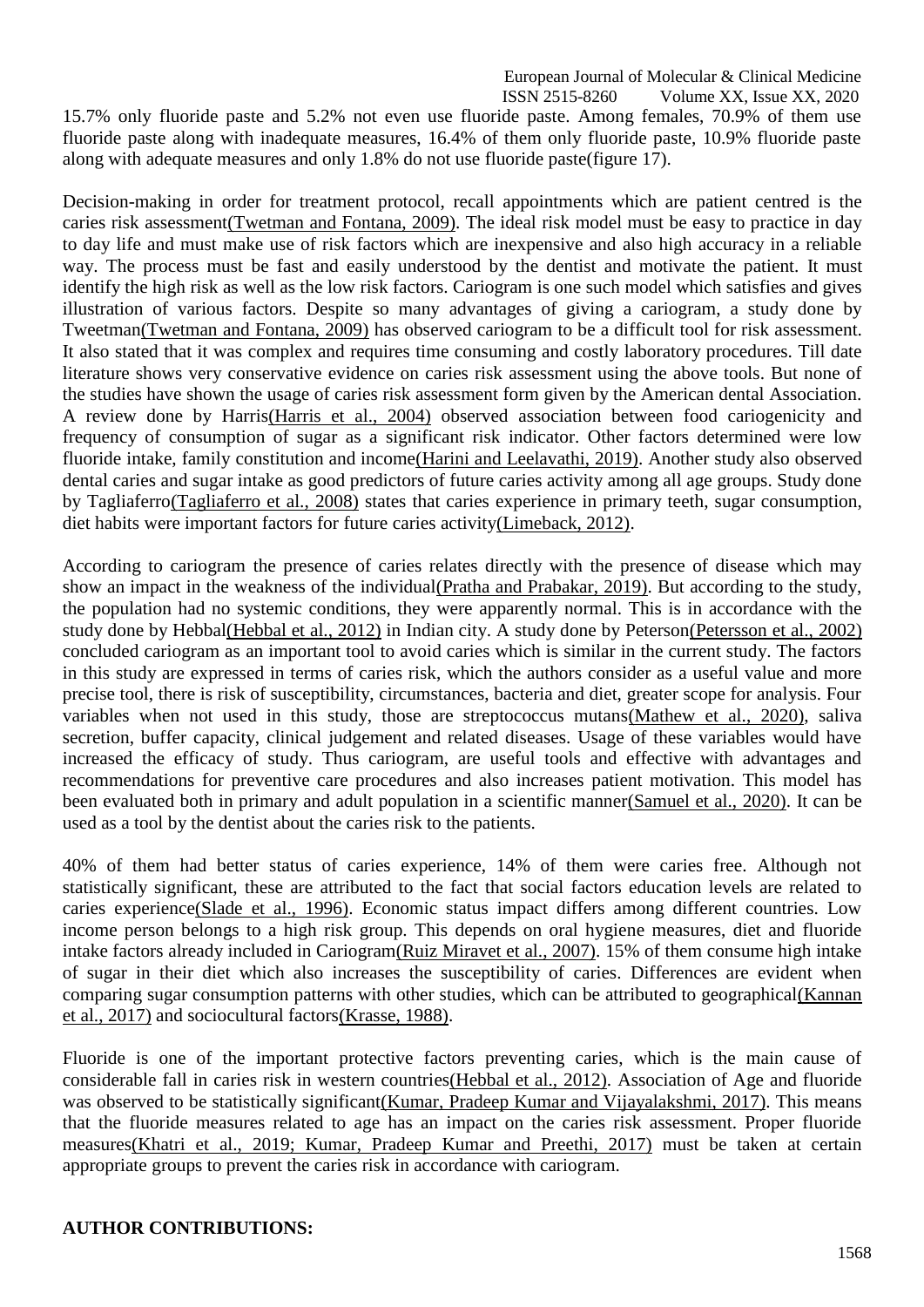Author 1(Subashri.A) carried out retrospective study by collecting data and drafted the manuscript after performing the necessary statistical analysis. Author 2(Dr.Jayashri) aided in the conception of the topic, participated in the study design, statistical analysis and supervised in preparation of the manuscript and helped in study design and coordinated in developing the manuscript. All the authors have equally contributed in developing the manuscript.

## **CONFLICT OF INTEREST:**

There are no conflicts of interest.

## **CONCLUSION:**

In current study, increased caries risk susceptibility was seen among males (67.6%) at 19 years of age group (39%).Preventive measures are always the least cost alternative in accordance to Cariogram mainly. Various programs can be implemented to minimise or eradicate the risk- Fluoride programs, mouthwash strategies will help accordingly.

# **REFERENCES:**

- [1] [Azrak B, Callaway A, Willershausen B, et al. \(2008\) Comparison of a new chairside test for](http://paperpile.com/b/GASxxt/Vw7B) carie[s](http://paperpile.com/b/GASxxt/Vw7B) [risk assessment with established methods in children.](http://paperpile.com/b/GASxxt/Vw7B) *Schweizer Monatsschrift fur Zahnmedizin [=](http://paperpile.com/b/GASxxt/Vw7B) [Revue mensuelle suisse d'odonto-stomatologie = Rivista mensile svizzera di odontologia e](http://paperpile.com/b/GASxxt/Vw7B) [stomatologia / SSO](http://paperpile.com/b/GASxxt/Vw7B)* 118(8): 702–708.
- [2] [Bagramian RA, Garcia-Godoy F and Volpe AR \(2009\) The global increase in dental caries.](http://paperpile.com/b/GASxxt/0DET) [A](http://paperpile.com/b/GASxxt/0DET) pending public health crisis. *[American journal of dentistry](http://paperpile.com/b/GASxxt/0DET)* 22(1): 3–8.
- [3] Beck JD (1998) Risk revisited. *[Community dentistry and oral epidemiology](http://paperpile.com/b/GASxxt/fnYe)* 26(4): 220–225.
- [4] [Carounanidy U and Sathyanarayanan R \(2009\) Dental caries: A complete changeover \(Part II\)-](http://paperpile.com/b/GASxxt/4loY) [Changeover in the diagnosis and prognosis.](http://paperpile.com/b/GASxxt/4loY) *Journal of conservative dentistry: JCD* 12(3): 87–100.
- [5] [Gauba K, Goyal A and Mittal N \(2016\) A CAMBRA Model For High Caries Risk Indian Children:](http://paperpile.com/b/GASxxt/2rWD) [A Pragmatic Comprehensive Tailored Intervention.](http://paperpile.com/b/GASxxt/2rWD) *The Journal of clinical pediatric dentistr[y](http://paperpile.com/b/GASxxt/2rWD)* 40(1): [36–43.](http://paperpile.com/b/GASxxt/2rWD)
- [6] [Hänsel Petersson G, Fure S and Bratthall D \(2003\) Evaluation of a computer-based caries risk](http://paperpile.com/b/GASxxt/JEim) [assessment program in an elderly group of individuals.](http://paperpile.com/b/GASxxt/JEim) *Acta odontologica Scandinavica* 61(3)[:](http://paperpile.com/b/GASxxt/JEim) [164–171.](http://paperpile.com/b/GASxxt/JEim)
- [7] [Harini G and Leelavathi L \(2019\) Nicotine Replacement Therapy for Smoking Cessation-An](http://paperpile.com/b/GASxxt/PC90) Overview. *[Indian Journal of Public Health Research & Development](http://paperpile.com/b/GASxxt/PC90)*. DOI: [10.5958/0976-](http://paperpile.com/b/GASxxt/PC90) [5506.2019.04144.5](http://dx.doi.org/10.5958/0976-5506.2019.04144.5)[.](http://paperpile.com/b/GASxxt/PC90)
- [8] [Harris R, Nicoll AD, Adair PM, et al. \(2004\) Risk factors for dental caries in young children:](http://paperpile.com/b/GASxxt/8FZy) [a](http://paperpile.com/b/GASxxt/8FZy) [systematic review of the literature.](http://paperpile.com/b/GASxxt/8FZy) *Community dental health* 21(1 Suppl): 71–85.
- [9] [Hebbal M, Ankola A and Metgud S \(2012\) Caries risk profile of 12 year old school children in an](http://paperpile.com/b/GASxxt/iL8d) Indian city using Cariogram. *[Medicina oral, patologia oral y cirugia bucal](http://paperpile.com/b/GASxxt/iL8d)* 17(6): e1054–61.
- [10] [Hugoson A, Koch G, Helkimo AN, et al. \(2007\) Caries prevalence and distribution in](http://paperpile.com/b/GASxxt/loqF) [individuals aged 3–20 years in Jönköping, Sweden, over a 30-year period \(1973–2003\).](http://paperpile.com/b/GASxxt/loqF) *[International Journal of Paediatric Dentistry](http://paperpile.com/b/GASxxt/loqF)*. DOI: [10.1111/j.1365-263x.2007.00874.x.](http://paperpile.com/b/GASxxt/loqF)
- [11] [Jain M, Namdev R, Bodh M, et al. \(2015\) Social and Behavioral Determinants for Early](http://paperpile.com/b/GASxxt/KcFo) [Childhood Caries among Preschool Children in India.](http://paperpile.com/b/GASxxt/KcFo) *Journal of dental research, dental clinics[,](http://paperpile.com/b/GASxxt/KcFo) [dental prospects](http://paperpile.com/b/GASxxt/KcFo)* 9(2): 115–120.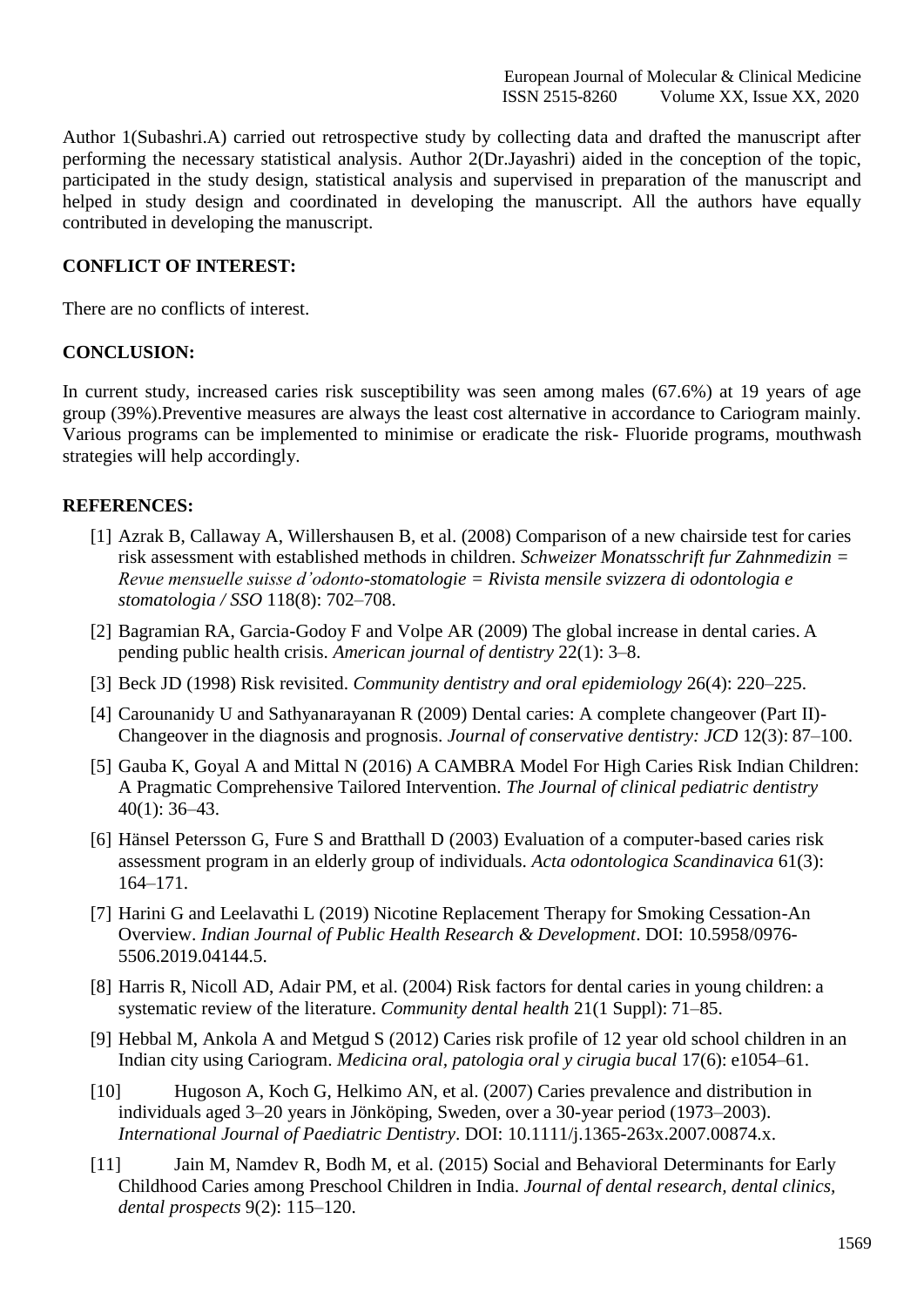- [12] [Kannan SSD, Kumar VS, Rathinavelu PK, et al. \(2017\) AWARENESS AND ATTITUDE](http://paperpile.com/b/GASxxt/6659) [TOWARDS MASS DISASTER AND ITS MANAGEMENT AMONG HOUSE](http://paperpile.com/b/GASxxt/6659) SURGEONS I[N](http://paperpile.com/b/GASxxt/6659) [A DENTAL COLLEGE AND HOSPITAL IN CHENNAI, INDIA.](http://paperpile.com/b/GASxxt/6659) *Disaster Management an[d](http://paperpile.com/b/GASxxt/6659) [Human Health Risk V](http://paperpile.com/b/GASxxt/6659)*. DOI: [10.2495/dman170121](http://paperpile.com/b/GASxxt/6659)[.](http://dx.doi.org/10.2495/dman170121)
- [13] [Khatri SG, Madan KA, Srinivasan SR, et al. \(2019\) Retention of moisture-tolerant fluoride](http://paperpile.com/b/GASxxt/cRS4)[releasing sealant and amorphous calcium phosphate-containing sealant in 6-9-year-old children: A](http://paperpile.com/b/GASxxt/cRS4) randomized controlled trial. *[Journal of the Indian Society of Pedodontics and Preventive Dentistry](http://paperpile.com/b/GASxxt/cRS4)* 37(1): [92–98.](http://paperpile.com/b/GASxxt/cRS4)
- [14] [Krasse B \(1988\) Biological factors as indicators of future caries.](http://paperpile.com/b/GASxxt/OU4V) *International denta[l](http://paperpile.com/b/GASxxt/OU4V) journal* 38(4): [219–225.](http://paperpile.com/b/GASxxt/OU4V)
- [15] [Kumar RP, Pradeep Kumar R and Vijayalakshmi B \(2017\) Assessment of Fluoride](http://paperpile.com/b/GASxxt/dSZL) [Concentration in Ground Water in Madurai District, Tamil Nadu, India.](http://paperpile.com/b/GASxxt/dSZL) *Research Journal o[f](http://paperpile.com/b/GASxxt/dSZL) [Pharmacy and Technology](http://paperpile.com/b/GASxxt/dSZL)*. DOI: [10.5958/0974-360x.2017.00063.4.](http://paperpile.com/b/GASxxt/dSZL)
- [16] [Kumar RP, Pradeep Kumar R and Preethi R \(2017\) Assessment of Water Quality and](http://paperpile.com/b/GASxxt/zeFN) [Pollution of Porur, Chembarambakkam and Puzhal Lake.](http://paperpile.com/b/GASxxt/zeFN) *Research Journal of Pharmacy an[d](http://paperpile.com/b/GASxxt/zeFN) [Technology](http://paperpile.com/b/GASxxt/zeFN)*. DOI: [10.5958/0974-360x.2017.00380.8.](http://paperpile.com/b/GASxxt/zeFN)
- [17] [Lagerweij MD and van Loveren C \(2015\) Declining Caries Trends: Are We](http://paperpile.com/b/GASxxt/R7T2) Satisfied? *[Current oral health reports](http://paperpile.com/b/GASxxt/R7T2)* 2(4): 212–217.
- [18] Limeback H (ed.) (2012) *[Comprehensive Preventive Dentistry](http://paperpile.com/b/GASxxt/DbMT)*. West Sussex, UK: Joh[n](http://paperpile.com/b/GASxxt/DbMT) [Wiley &](http://paperpile.com/b/GASxxt/DbMT) Sons, Ltd.,.
- [19] [Mathew MG, Samuel SR, Soni AJ, et al. \(2020\) Evaluation of adhesion of Streptococcus](http://paperpile.com/b/GASxxt/DnSL) [mutans, plaque accumulation on zirconia and stainless steel crowns, and surrounding gingival](http://paperpile.com/b/GASxxt/DnSL) [inflammation in primary molars: randomized controlled trial.](http://paperpile.com/b/GASxxt/DnSL) *Clinical Oral Investigations*. DOI[:](http://paperpile.com/b/GASxxt/DnSL) [10.1007/s00784-020-03204-9.](http://dx.doi.org/10.1007/s00784-020-03204-9)
- [20] [Mathur MR, Tsakos G, Millett C, et al. \(2014\) Socioeconomic inequalities in dental](http://paperpile.com/b/GASxxt/ERrI) carie[s](http://paperpile.com/b/GASxxt/ERrI) [and their determinants in adolescents in New Delhi, India.](http://paperpile.com/b/GASxxt/ERrI) *BMJ open* 4(12): e006391.
- [21] [Mitha MM, Nijesh JE, Chaly PE, et al. \(2016\) Caries risk assessment among 12–13 year](http://paperpile.com/b/GASxxt/424G) [old school-going children of government and private schools of Tirupur district, Tamil Nadu.](http://paperpile.com/b/GASxxt/424G) *[Journal of the Indian Society of Pedodontics and Preventive Dentistry](http://paperpile.com/b/GASxxt/424G)* 34(3). Medkno[w](http://paperpile.com/b/GASxxt/424G) [Publications and Media Pvt. Ltd.:](http://paperpile.com/b/GASxxt/424G) 244.
- [22] [Mohapatra S, Kumar RP, Arumugham IM, et al. \(2019\) Assessment of Microhardness of](http://paperpile.com/b/GASxxt/VhTg) [Enamel Carious Like Lesions After Treatment with Nova Min, Bio Min and Remin Pro Containing](http://paperpile.com/b/GASxxt/VhTg) Toothpastes: An in Vitro Study. *[Indian Journal of Public Health Research & Development](http://paperpile.com/b/GASxxt/VhTg)* 10(10)[.](http://paperpile.com/b/GASxxt/VhTg) [Prof.\(Dr\) RK Sharma:](http://paperpile.com/b/GASxxt/VhTg) 375–380.
- [23] [Neralla M, Jayabalan J, George R, et al. \(2019\) Role of nutrition in rehabilitation of](http://paperpile.com/b/GASxxt/Q93y) patient[s](http://paperpile.com/b/GASxxt/Q93y) [following surgery for oral squamous cell carcinoma.](http://paperpile.com/b/GASxxt/Q93y) *International Journal of Research i[n](http://paperpile.com/b/GASxxt/Q93y) [Pharmaceutical Sciences](http://paperpile.com/b/GASxxt/Q93y)*. DOI: [10.26452/ijrps.v10i4.1622.](http://paperpile.com/b/GASxxt/Q93y)
- [24] [Pavithra RP, Preethi Pavithra R and Jayashri P \(2019\) Influence of Naturally](http://paperpile.com/b/GASxxt/TSdx) Occurrin[g](http://paperpile.com/b/GASxxt/TSdx) Phytochemicals on Oral Health. *[Research Journal of Pharmacy and Technology](http://paperpile.com/b/GASxxt/TSdx)*. DOI[:](http://paperpile.com/b/GASxxt/TSdx) [10.5958/0974-360x.2019.00685.1.](http://dx.doi.org/10.5958/0974-360x.2019.00685.1)
- [25] [Petersson GH, Hänsel Petersson G, Twetman S, et al. \(2002\) Evaluation of a](http://paperpile.com/b/GASxxt/UdPJ) Compute[r](http://paperpile.com/b/GASxxt/UdPJ) Program for Caries [Risk Assessment in Schoolchildren.](http://paperpile.com/b/GASxxt/UdPJ) *Caries Research*. DOI[:](http://paperpile.com/b/GASxxt/UdPJ) [10.1159/000065963.](http://dx.doi.org/10.1159/000065963)
- [26] [Prabakar J, John J and Srisakthi D \(2016\) Prevalence of dental caries and treatment needs](http://paperpile.com/b/GASxxt/eQTG) among school going children of Chandigarh. *[Indian journal of dental research: official publication](http://paperpile.com/b/GASxxt/eQTG) [of Indian Society for Dental Research](http://paperpile.com/b/GASxxt/eQTG)* 27(5): 547–552.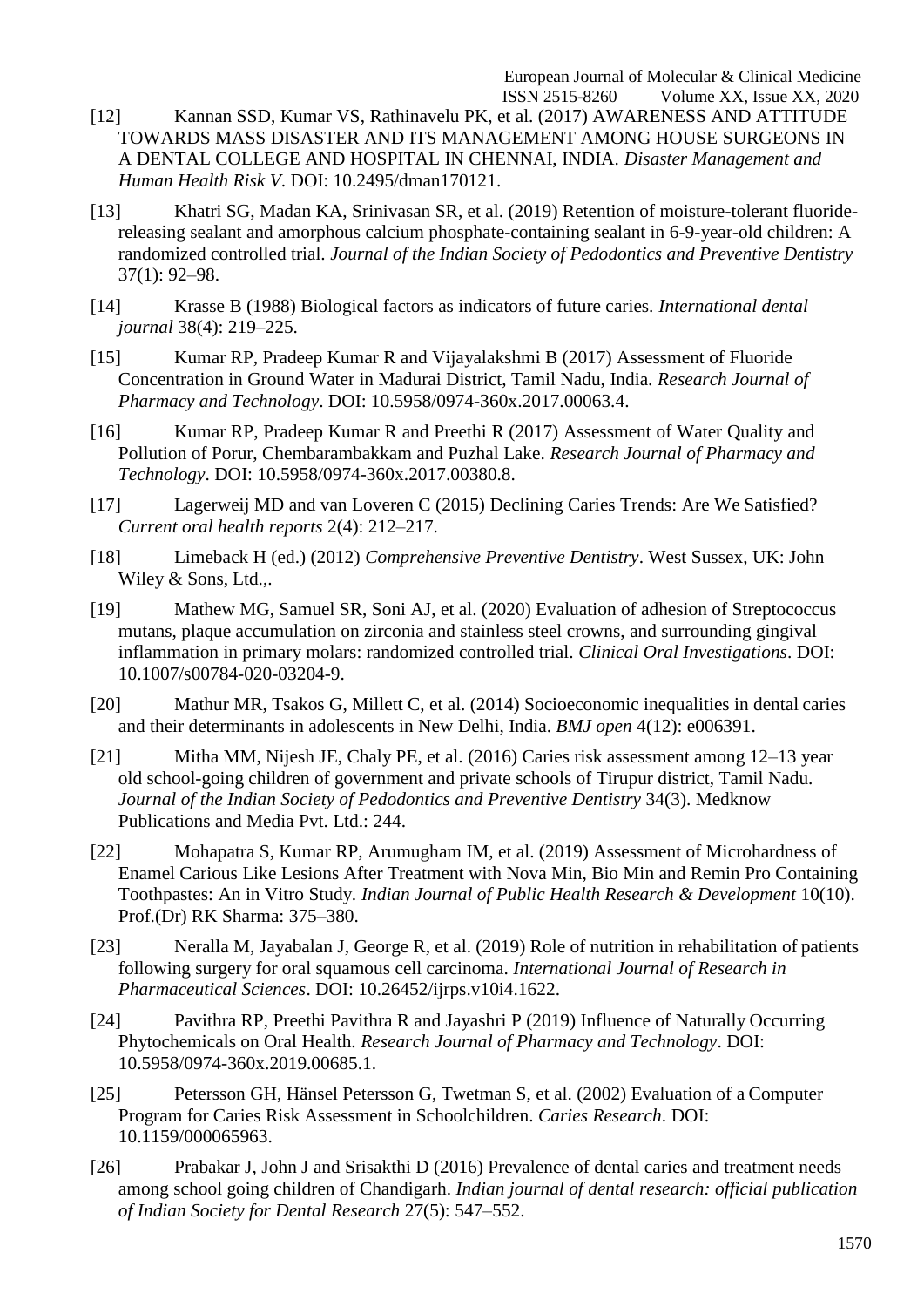- [27] [Prabakar J, John J, Arumugham I, Kumar R and Srisakthi D \(2018\) Comparative](http://paperpile.com/b/GASxxt/z3B3) evaluatio[n](http://paperpile.com/b/GASxxt/z3B3) [of retention, cariostatic effect and discoloration of conventional and hydrophilic sealants -](http://paperpile.com/b/GASxxt/z3B3) A singl[e](http://paperpile.com/b/GASxxt/z3B3) [blinded randomized split mouth clinical trial.](http://paperpile.com/b/GASxxt/z3B3) *Contemporary Clinical Dentistry*. DOI[:](http://paperpile.com/b/GASxxt/z3B3) [10.4103/ccd.ccd\\_132\\_18.](http://dx.doi.org/10.4103/ccd.ccd_132_18)
- [28] [Prabakar J, John J, Arumugham IM, et al. \(2018\) Comparative Evaluation of the Viscosity](http://paperpile.com/b/GASxxt/UwzY) [and Length of Resin Tags of Conventional and Hydrophilic Pit and Fissure Sealants on](http://paperpile.com/b/GASxxt/UwzY) Permanen[t](http://paperpile.com/b/GASxxt/UwzY) Molars: An In vitro Study. *[Contemporary clinical dentistry](http://paperpile.com/b/GASxxt/UwzY)* 9(3): 388–394.
- [29] [Prabakar J, John J, Arumugham I, Kumar R and Sakthi D \(2018\) Comparing the](http://paperpile.com/b/GASxxt/Ajrs) [effectiveness of probiotic, green tea, and chlorhexidine-](http://paperpile.com/b/GASxxt/Ajrs) and fluoride-containing dentifrices on ora[l](http://paperpile.com/b/GASxxt/Ajrs) [microbial flora: A double-blind, randomized clinical trial.](http://paperpile.com/b/GASxxt/Ajrs) *Contemporary Clinical Dentistry*. DOI[:](http://paperpile.com/b/GASxxt/Ajrs) [10.4103/ccd.ccd\\_659\\_18.](http://dx.doi.org/10.4103/ccd.ccd_659_18)
- [30] Pratha AA and Prabakar J [\(2019\) Comparing the effect of Carbonated and energy drinks on](http://paperpile.com/b/GASxxt/08QU) [salivary pH-In Vivo Randomized Controlled Trial.](http://paperpile.com/b/GASxxt/08QU) *Research Journal of Pharmacy and Technolog[y](http://paperpile.com/b/GASxxt/08QU)* [12\(10\). A & V Publications:](http://paperpile.com/b/GASxxt/08QU) 4699–4702.
- [31] [Ruiz Miravet A, Montiel Company JM and Almerich Silla JM \(2007\) Evaluation of](http://paperpile.com/b/GASxxt/iqYd) carie[s](http://paperpile.com/b/GASxxt/iqYd) risk in a young adult population. *[Medicina oral, patologia oral y cirugia bucal](http://paperpile.com/b/GASxxt/iqYd)* 12(5): E412–8.
- [32] [Samuel SR, Acharya S and Rao JC \(2020\) School Interventions–based Prevention of](http://paperpile.com/b/GASxxt/xoz5) Early-Childhood Caries among 3–5-year-[old children from very low socioeconomic status:](http://paperpile.com/b/GASxxt/xoz5) Two‐year randomized trial. *[Journal of public health dentistry](http://paperpile.com/b/GASxxt/xoz5)* 80(1): 51–60.
- [33] [Slade GD, John Spencer A, Davies MJ, et al. \(1996\) Influence of exposure to](http://paperpile.com/b/GASxxt/kaUR) fluori[d](http://paperpile.com/b/GASxxt/kaUR)ated [water on socioeconomic inequalities in children's caries experience.](http://paperpile.com/b/GASxxt/kaUR) *Community Dentistry an[d](http://paperpile.com/b/GASxxt/kaUR) [Oral Epidemiology](http://paperpile.com/b/GASxxt/kaUR)*. DOI: [10.1111/j.1600-0528.1996.tb00822.x.](http://paperpile.com/b/GASxxt/kaUR)
- [34] [Tagliaferro EP da S, da Silva Tagliaferro EP, Ambrosano GMB, et al. \(2008\) Risk](http://paperpile.com/b/GASxxt/HSFm) [indicators and risk predictors of dental caries in schoolchildren.](http://paperpile.com/b/GASxxt/HSFm) *Journal of Applied Oral Science*[.](http://paperpile.com/b/GASxxt/HSFm) [DOI:](http://paperpile.com/b/GASxxt/HSFm) [10.1590/s1678-77572008000600010.](http://paperpile.com/b/GASxxt/HSFm)
- [35] [Twetman S and Fontana M \(2009\) Patient caries risk assessment.](http://paperpile.com/b/GASxxt/Ql3e) *Monographs in ora[l](http://paperpile.com/b/GASxxt/Ql3e) science* 21: [91–101.](http://paperpile.com/b/GASxxt/Ql3e)
- [36] [Twetman S, Ståhl B and Nederfors T \(1994\) Use of the strip mutans test in the assessment](http://paperpile.com/b/GASxxt/CnHT) of caries risk in a group of preschool children. *[International journal of paediatric dentistry / the](http://paperpile.com/b/GASxxt/CnHT) British Paedodontic Society [and] the International Association of Dentistry for Children* 4(4)[:](http://paperpile.com/b/GASxxt/CnHT) [245–250.](http://paperpile.com/b/GASxxt/CnHT)
- [37] [Wigen TI and Wang NJ \(2010\) Caries and background factors in Norwegian and](http://paperpile.com/b/GASxxt/tqOs) immigran[t](http://paperpile.com/b/GASxxt/tqOs) 5-year-old children. *[Community dentistry and oral epidemiology](http://paperpile.com/b/GASxxt/tqOs)* 38(1). Wiley Online Library: 19[–](http://paperpile.com/b/GASxxt/tqOs) [28.](http://paperpile.com/b/GASxxt/tqOs)
- [38] [Zhang Q, Bian Z, Fan M, et al. \(2007\) Salivary mutans streptococci counts as indicators](http://paperpile.com/b/GASxxt/MK3u) i[n](http://paperpile.com/b/GASxxt/MK3u) [caries risk assessment in 6–7-year-old Chinese children.](http://paperpile.com/b/GASxxt/MK3u) *Journal of dentistry* 35(2): 177–180.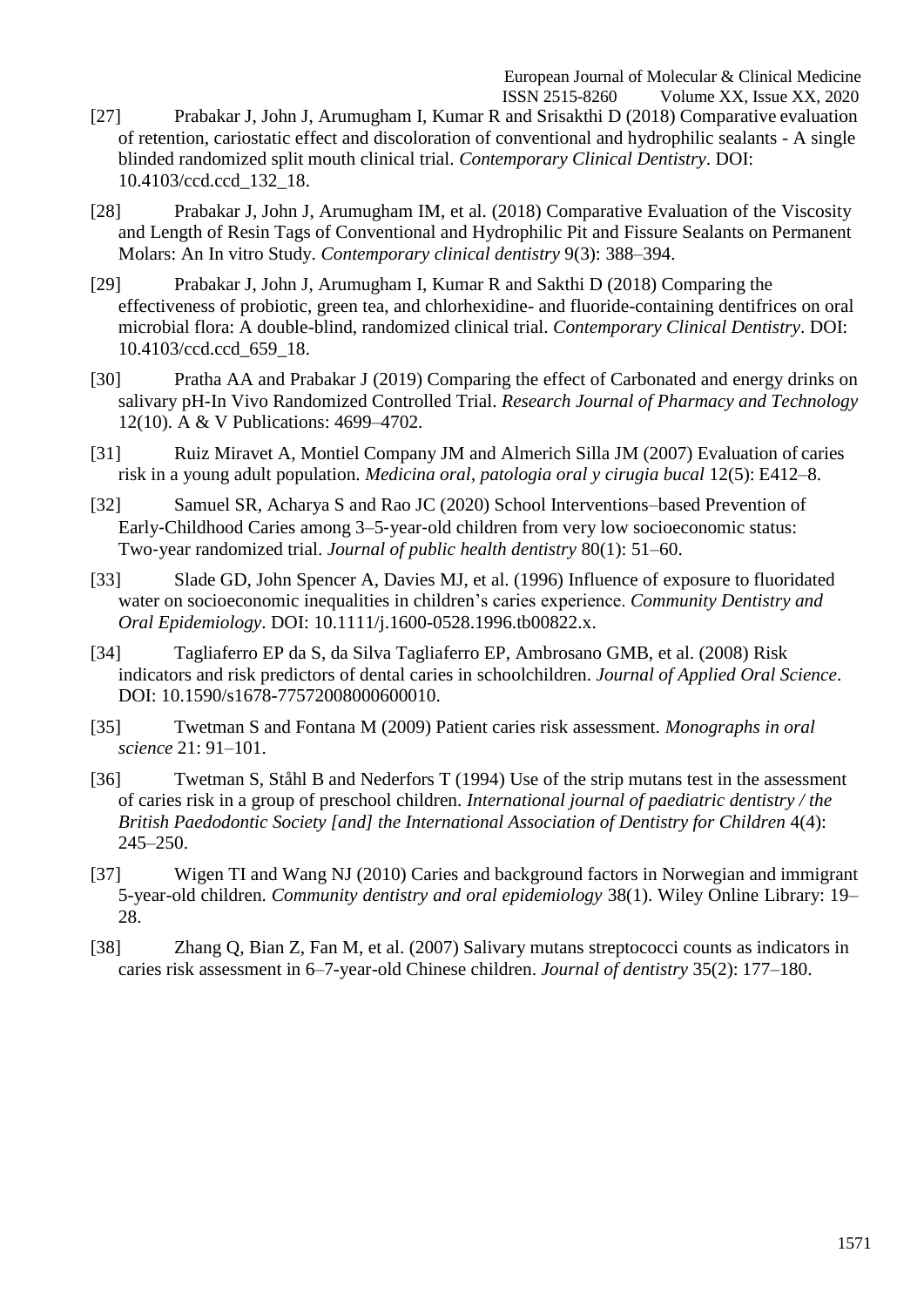

Figure 1: Pie diagram represents the percentage distribution of study subjects based on gender. 67.65% of the patients were males(red) and 32.35% of them were females(blue).



Figure 2: Pie diagram represents the percentage distribution of study subjects based on age. 23.53% of the study subjects were distributed in the age of 18 years(blue), 38.82% of the study subjects were distributed in the age of 19 years(red), 37.65% of the study subjects were distributed in the age of 20 years (green).



Figure 3: Pie diagram represents the distribution of study subjects based on plaque amount. 17.65% of the subjects had extremely good oral hygiene(blue), 54.12% had good oral hygiene(red) and 28.24% had less than good oral hygiene(green).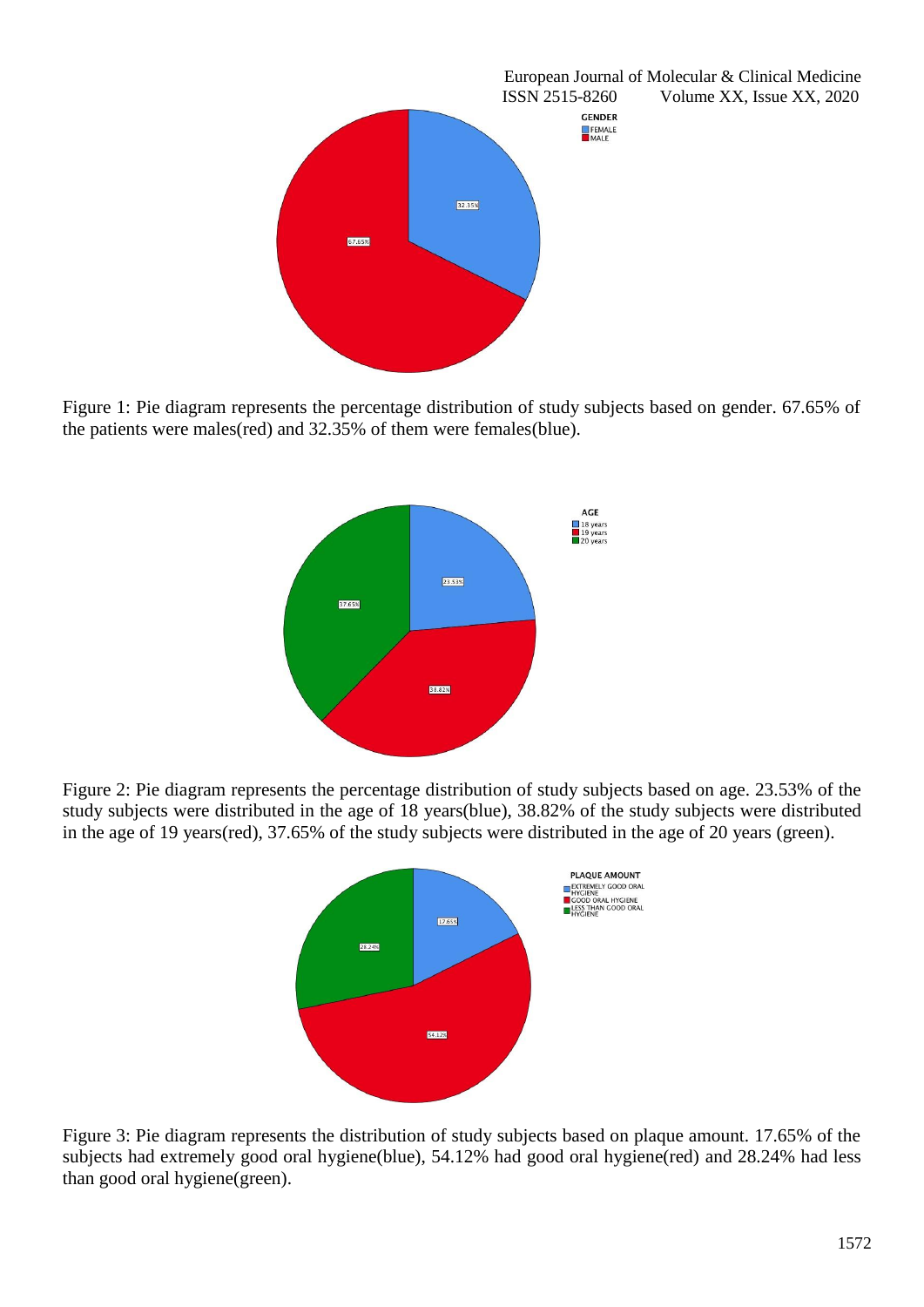

Figure 4: Pie diagram represents the distribution of study subjects based on caries experience, 14.12% of the study subjects were distributed as caries free(blue), 40% of the study subjects were distributed as better status(red), 37.65% of the study subjects were distributed as normal status(green) and 8.24% of the study subjects were distributed as worse status(orange).



Figure 5: Pie diagram represents the distribution of study subjects based on diet content. 13.53% had extremely good diet (blue), 71.18% had appropriate diet (red) 14.71% consumed high content sugar diet (green) and 0.59% had inappropriate diet (orange).



Figure 6: Pie diagram represents the distribution of study subjects based on diet frequency. 0.59% of them consumed less than 2 meals(blue), 18.24% of them consumed maximum 3 meals(red), 58.24% of them consumed 4-5 meals (green) and 22.94% of them consumed 6-7 meals(orange).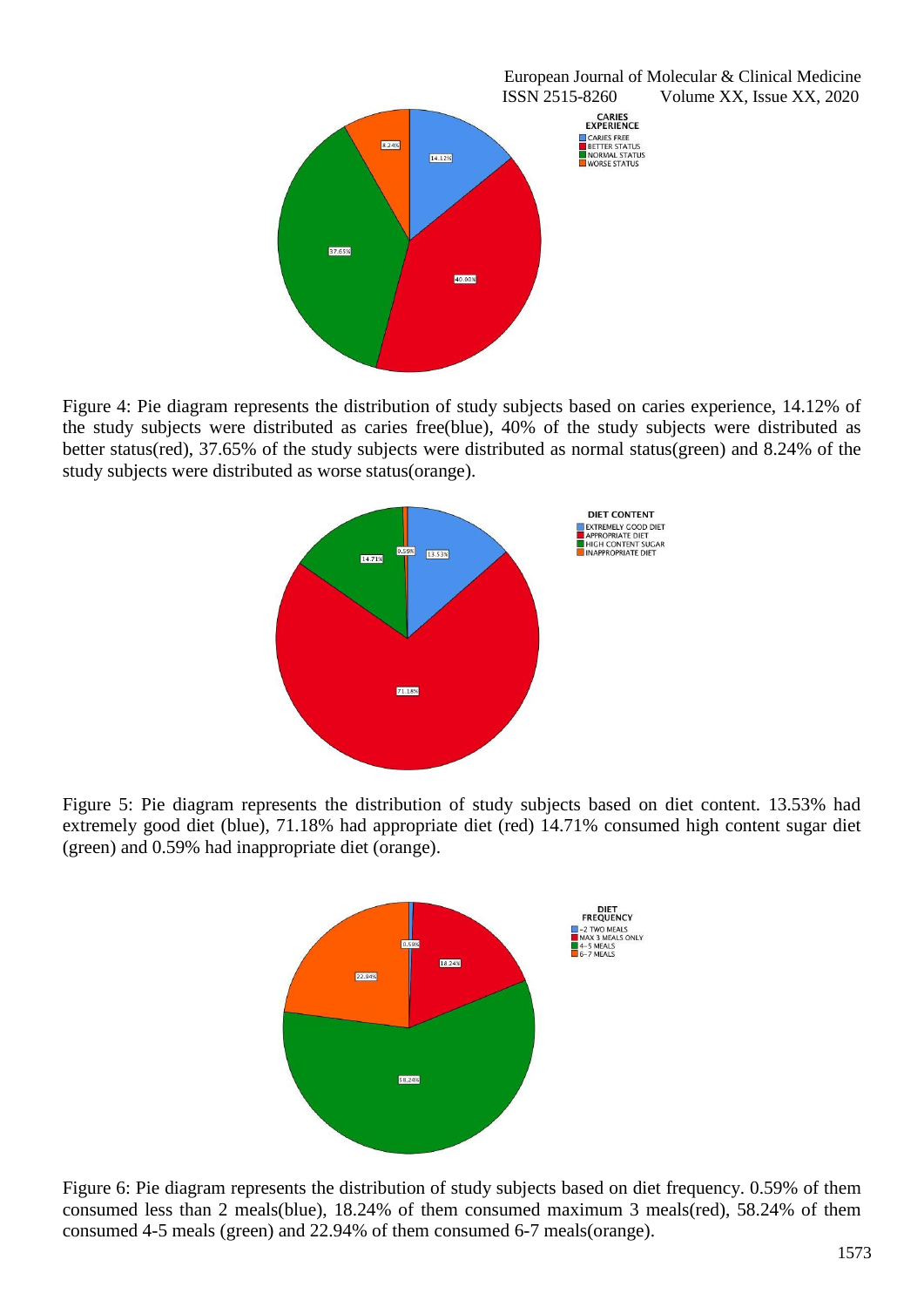

Figure 7: Pie diagram represents the distribution of study subjects based on use of fluoride measures. 22.94% of them use fluoride paste plus adequate methods(blue), 57.06% of them use fluoride paste plus inadequate methods(red), 15.88% of them use fluoride paste only (green) and 4.12% of them do not use of fluoride paste(orange).



Figure 8: Bar graph depicting the association between the age and plaque amount. X-axis represents the Age of the patients and Y-axis represents the Plaque amount. Chi-square test was done and association between the age and plaque amount was found to be statistically insignificant. (Pearson Chi-Square:2.981; p-value-0.561). Even though it was found to be statistically not significant, 19 year old study participants were found to have extremely good oral hygiene( 46.7%; magenta) than 18 year and 20 year old study subjects.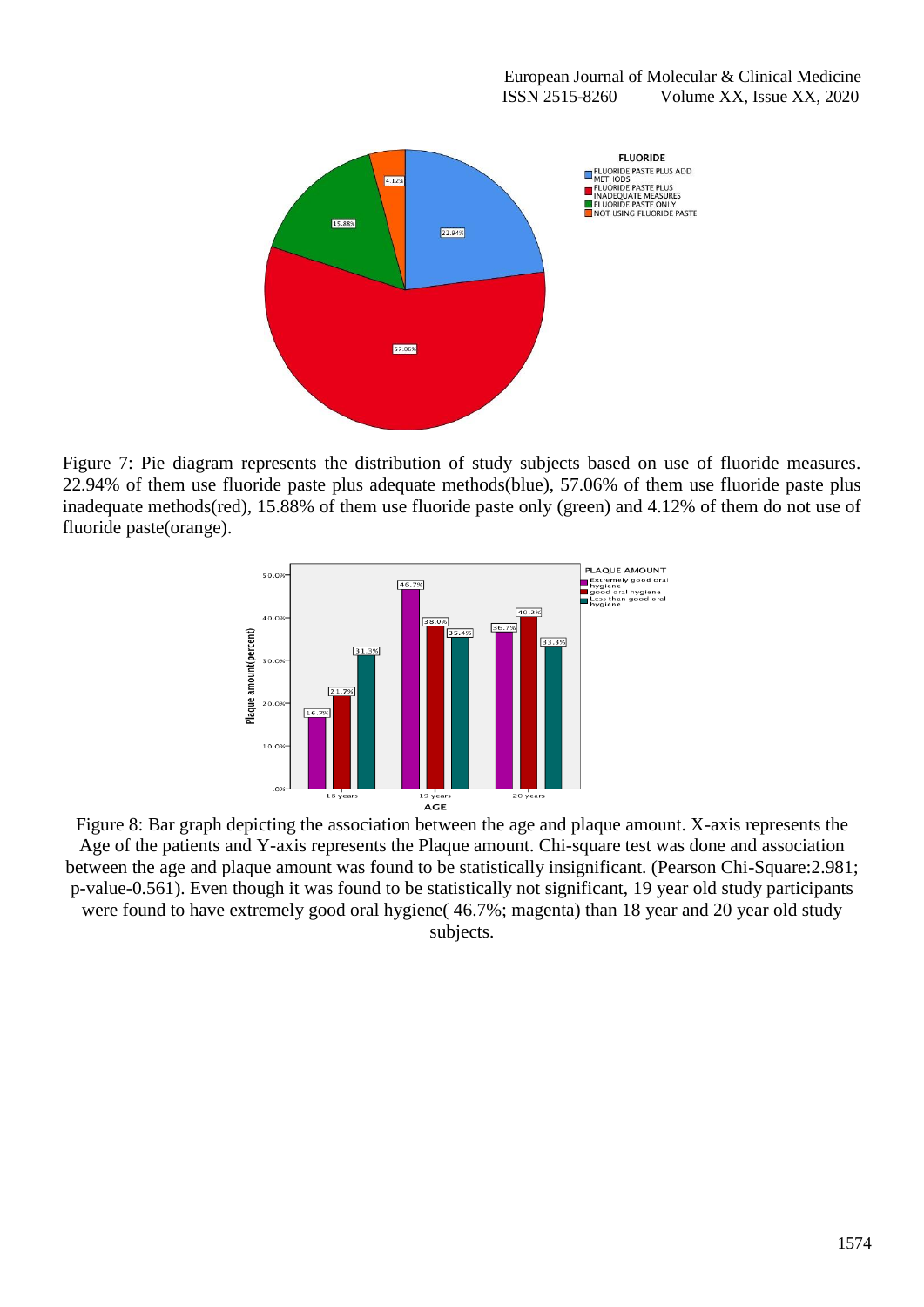

Figure 9: Bar graph depicting the association between the age and caries experience of the patients. X-axis represents the age of the patients and Y-axis represents the caries experience. Chi-square test was done and association between the age and caries experience was statistically significant. (Pearson Chi-Square:16.510; p-value-0.01). Better status of caries experience (38.2%) was observed among 18 years of age(green) and on the other hand, 20 year old study subjects had worse status of caries experience which was found to be 57.1% (magenta).



Figure 10: Bar graph depicting the relationship between the age and diet content. X-axis represents the age of the patients and Y-axis the diet content. Chi-square test was done and association between the age and diet content was statistically insignificant.(Pearson Chi-Square: 5.050; p-value-0.537). Inappropriate diet consumption (100%) was observed among 19 years of age(light blue) than 18years and 20 years of study subjects.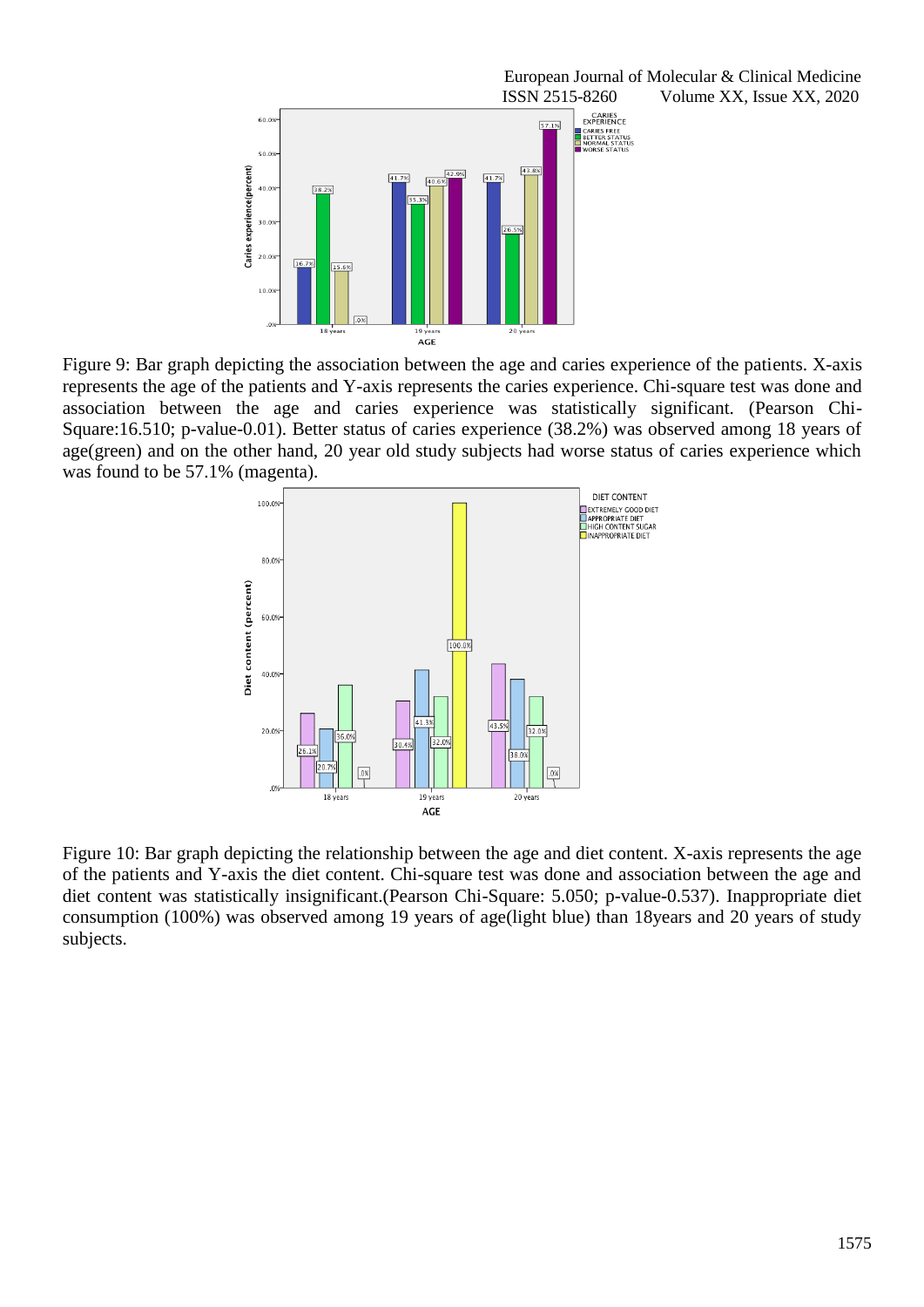

Figure 11: Bar graph depicting the relationship between the age and diet frequency. X-axis represents the Age of the patients and Y-axis the Diet frequency of patients. Chi-square test was done and association between the age and diet frequency was statistically insignificant.(Pearson Chi-Square: 5.371; p-value-0.497). Frequency of 6-7 meals consumption (45.0%)was observed among 20 years of age(blue) when compared to other age groups.



Figure 12: Bar graph depicting the relationship between the age and fluoride measures. X-axis represents the age of the patients and Y-axis represents the fluoride measures. Chi-square test was done and association between the age and fluoride measures was found to be statistically significant.(Pearson Chi-Square:17.963; p-value-0.006). Fluoridated toothpaste (63.0%) were more commonly used by the study subjects distributed at 19 years of age(purple) than 18 year and 20 year old study participants.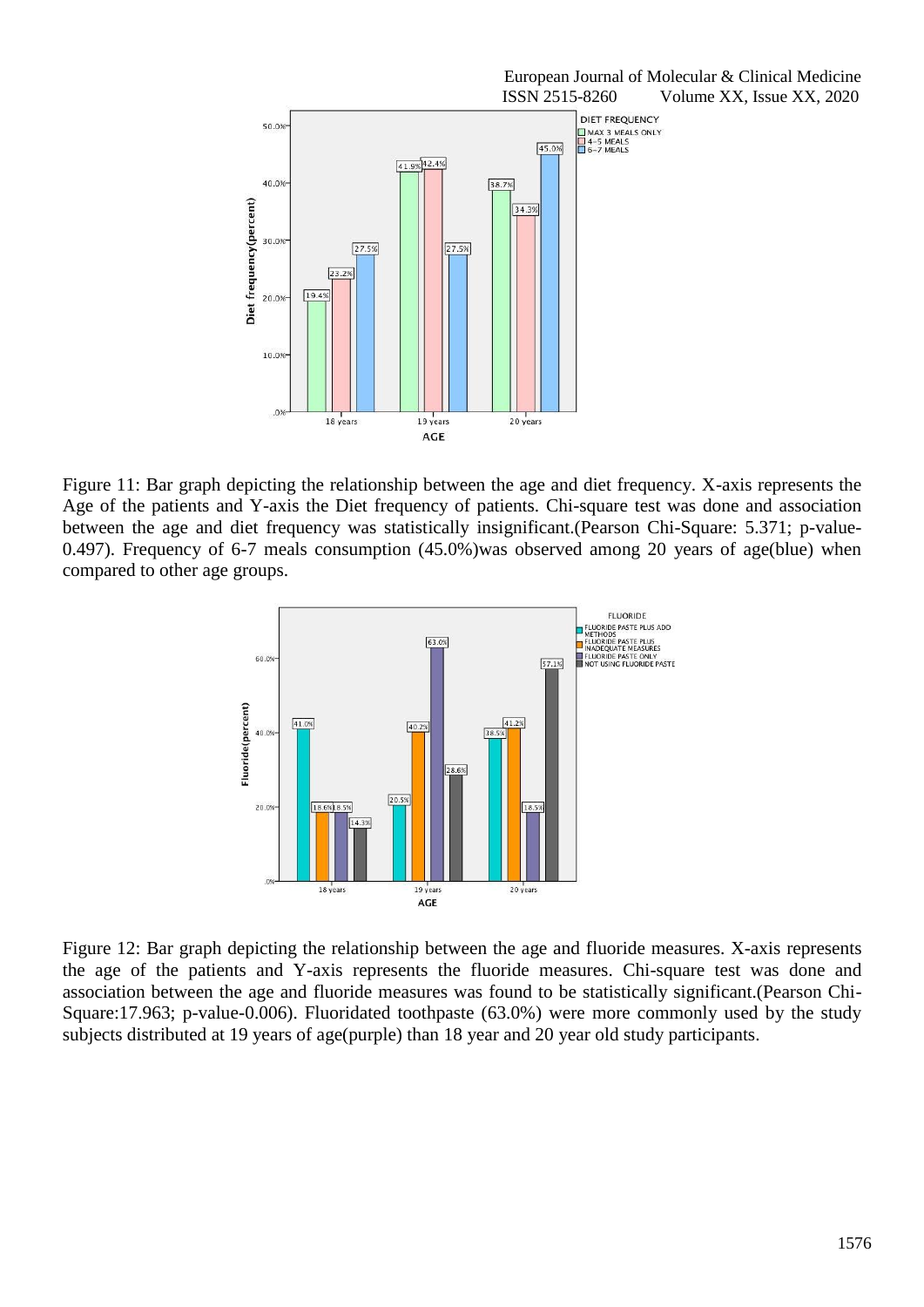

Figure 13: Bar graph depicting the relationship between the gender and plaque amount. X-axis represents the gender and Y-axis represents the plaque amount of the patients. Chi-square test was done and the association between the gender and plaque amount was statistically insignificant.(Pearson Chi-Square:1.602; p-value-0.449). Even though it was found to be statistically not significant, among the male study participants Extremely Good oral hygiene(purple) practices was observed (70.65%) than female (29.35%) study participants.



Figure 14: Bar graph depicting the relationship between the gender and caries experience of the patients. X-axis represents the gender of the patients and Y-axis the caries experience of patients. Chi-square test was done and association between the gender and caries experience was not statistically significant.(Pearson Chi-Square:1.775; p-value-0.620). 75% of the male population were caries free(blue) and 42.9% of female population had worse status of caries experience(purple).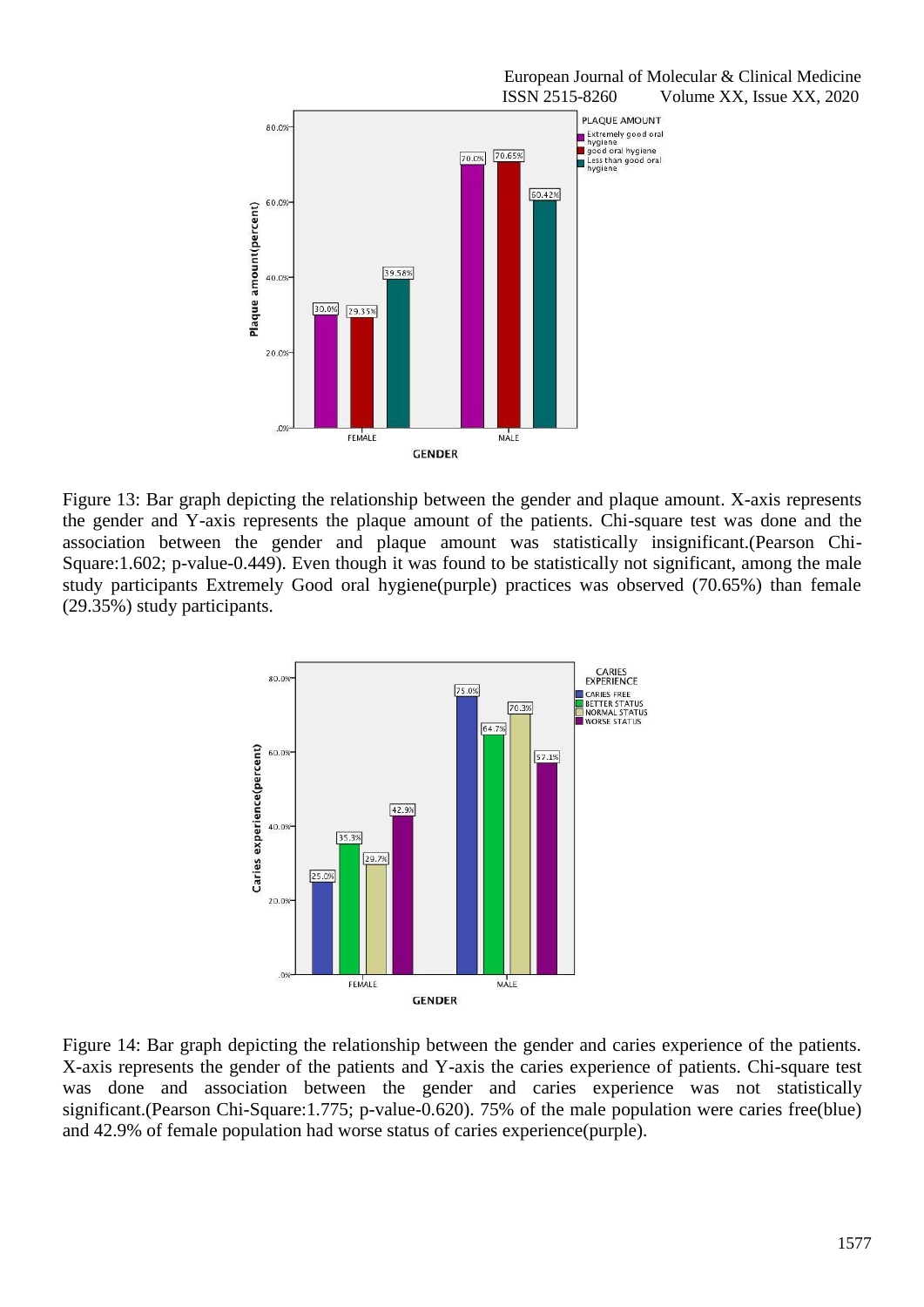

Figure 15: Bar graph depicting the relationship between the gender and diet content. X-axis represents the gender of the patients and Y-axis the diet content. Chi-square test was done and association between the gender and diet content was statistically insignificant.(Pearson Chi-Square:1.944; p-value-0.584). Inappropriate diet consumption(yellow) was observed greatly in males (100%) and high sugar content(green) consumption by female study participants(36.0%).



Figure 16: Bar graph depicting the relationship between the gender and diet frequency. X-axis represents the gender of the patients and Y-axis the diet frequency of patients. Chi-square test was done and association between the gender and diet frequency was statistically insignificant.(Pearson Chi-Square:2.922; p-value-0.404). Maximum of 3 meals (74.19%) (green) were taken by male study participants and 4-5 meals (34.34%) (pink) consumed by the female study participants.